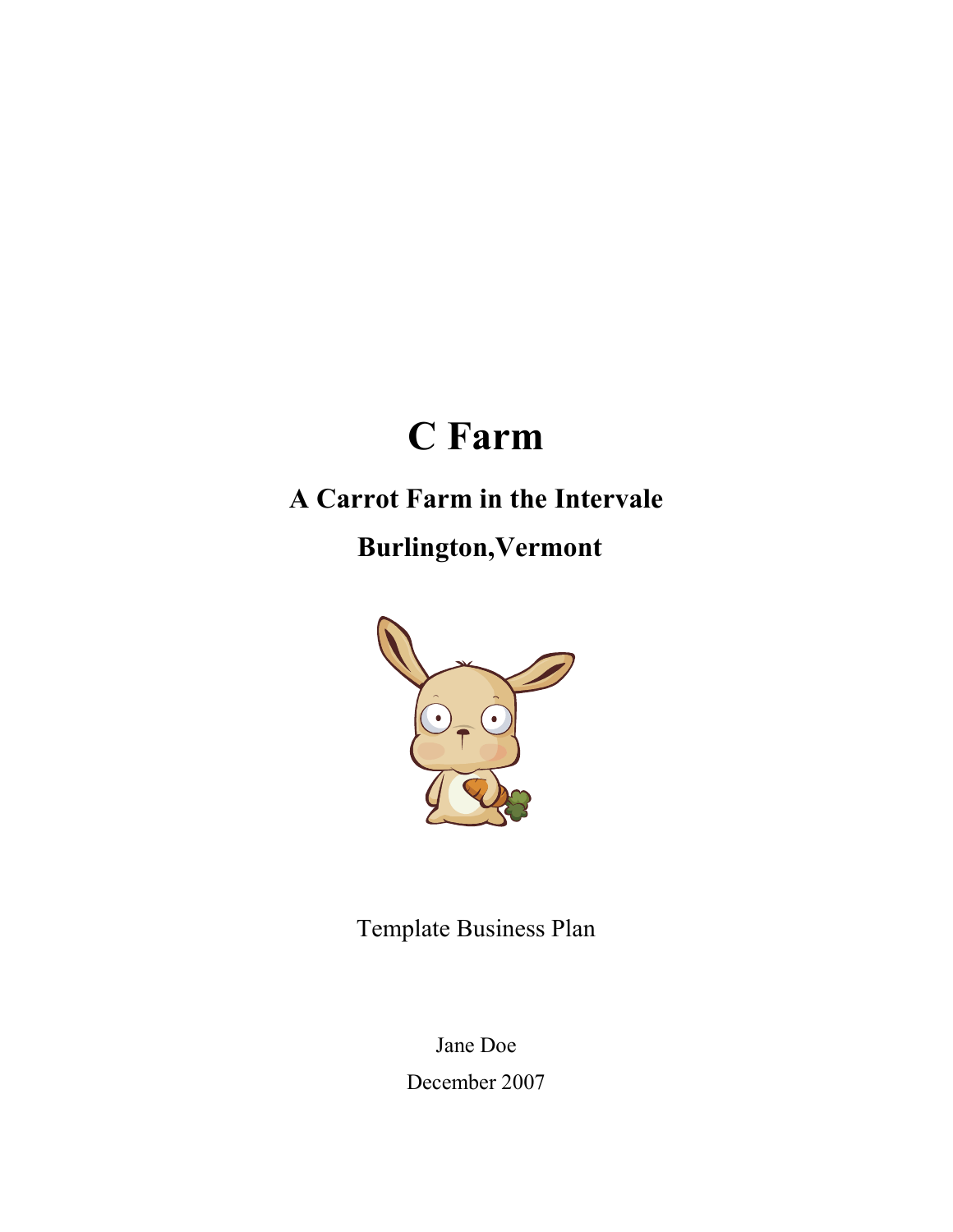# Table of Contents

| <b>Executive Summary</b>                | $\overline{2}$ |
|-----------------------------------------|----------------|
| Management Plan                         | 3              |
| Land Management                         | 4              |
| <b>SWOT Analysis</b>                    | 4              |
| Risk Assessment                         | 5              |
| <b>Production and Products</b>          | 5              |
| Capital Investments                     | 6              |
| <b>Description of Markets</b>           | 6              |
| Marketing Plan                          | 7              |
| <b>Second Year Plan</b>                 | 9              |
| Long Term Goals                         | 9              |
| <b>Calendar of Important Activities</b> | 10             |
| <b>Budget</b>                           | 12             |
| Labor Estimate                          | 13             |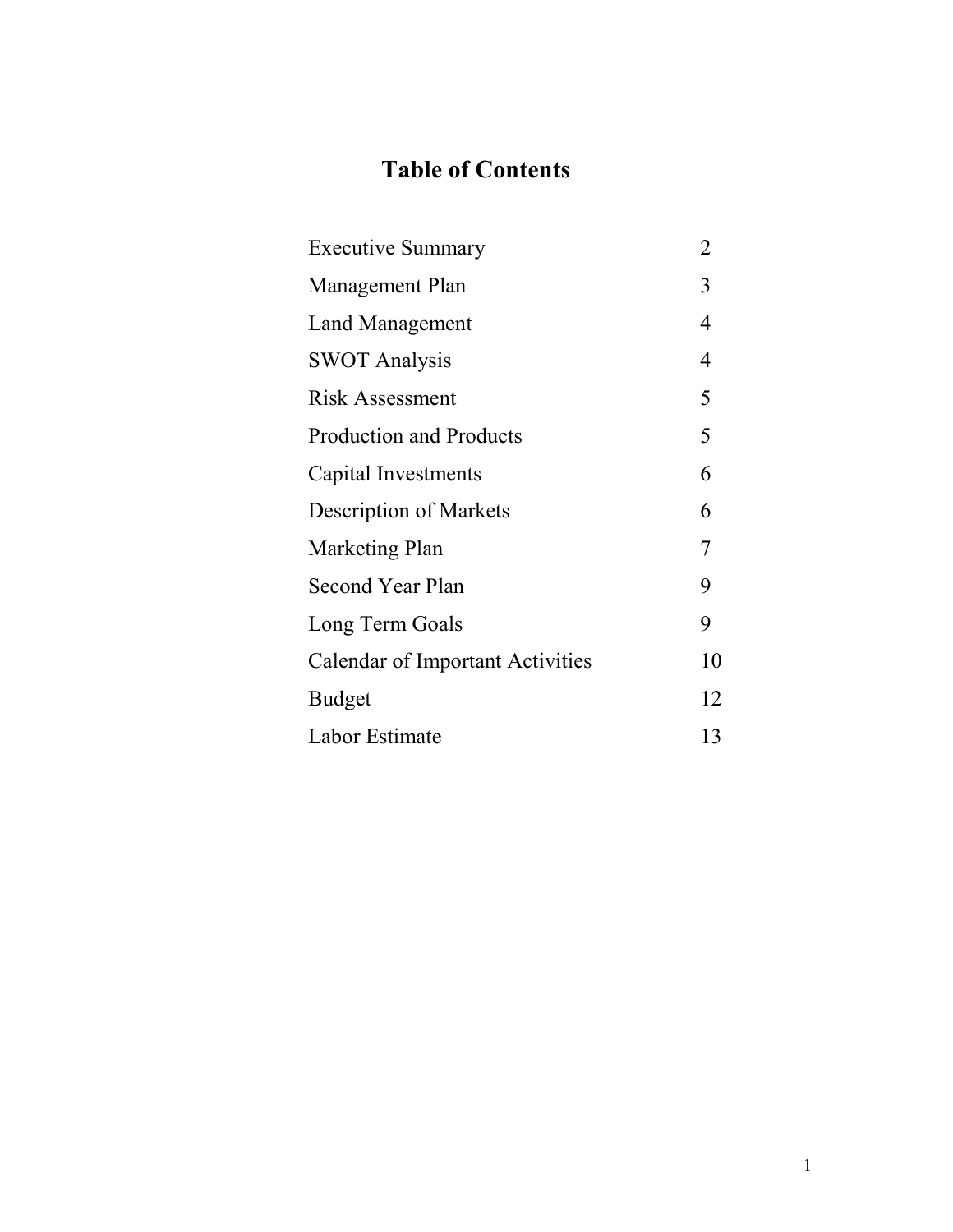# Executive Summary

The following business plan will serve as an operating guide for C Farm. It contains a description of the farm, its operating goals, management and marketing strategies and a risk management assessment. It also contains financial data for the 2007 growing year.

C Farm is an sole proprietorship owned and operated by Jan Doe that will supply local markets and restaurants with certified organic carrots. The marketing strategy will also incorporate baby carrots and carrot juice as substantial components of the operation in year 2. This farm will be successful because of the demonstrated demand for locally grown carrots, as well as value-added carrot products.

The goals for C Farm's first year are to:

- Develop a cover crop management and rotation plan beneficial to future crops;
- Establish sustainable growing practices on a 5-acre plot using cover crops to increase soil health and productivity;
- Obtain organic certification;
- Convert a carrot winnowing machine to solar power;
- Develop and market a fresh carrot juice product;
- Sell at least 25,000 pounds of fresh carrots through wholesale channels; and
- Gross over \$30,000 with net owner wages of \$8,500.

These goals will be implemented over the course of the first operating year, using gained information and knowledge to work toward long-term goals of increased production and a sustainable farm both environmentally and financially. The farm manager will consult with other carrot growers in the intervale, such as Arethusa Collective Farm, and other growers in the area to develop management strategies that are efficient and sustainable. Determining which varieties are best adapted to our climate and produce reliably will take several years of trial and thorough record keeping. Jane is interested in identifying the best juicing carrot. She feels these are areas in which she excels; varietal mapping, crop analysis and record keeping are all things she has had experience with over the past four years.

C Farm will gross \$33,150 in its first year, the majority from the wholesaling of fresh carrots. The farm manager's net wages will amount to \$8,500 in year one. The major capital investment required in the first year is a baby carrot winnowing machine (\$2,000) and the materials for solar conversion of the machine (\$1,500). The farm has already invested in an industrial juicer (\$400). Other major expenses are growing and irrigation supplies, seed and part-time labor. The principle operator has committed \$5,000 cash to cover basic start up expenses.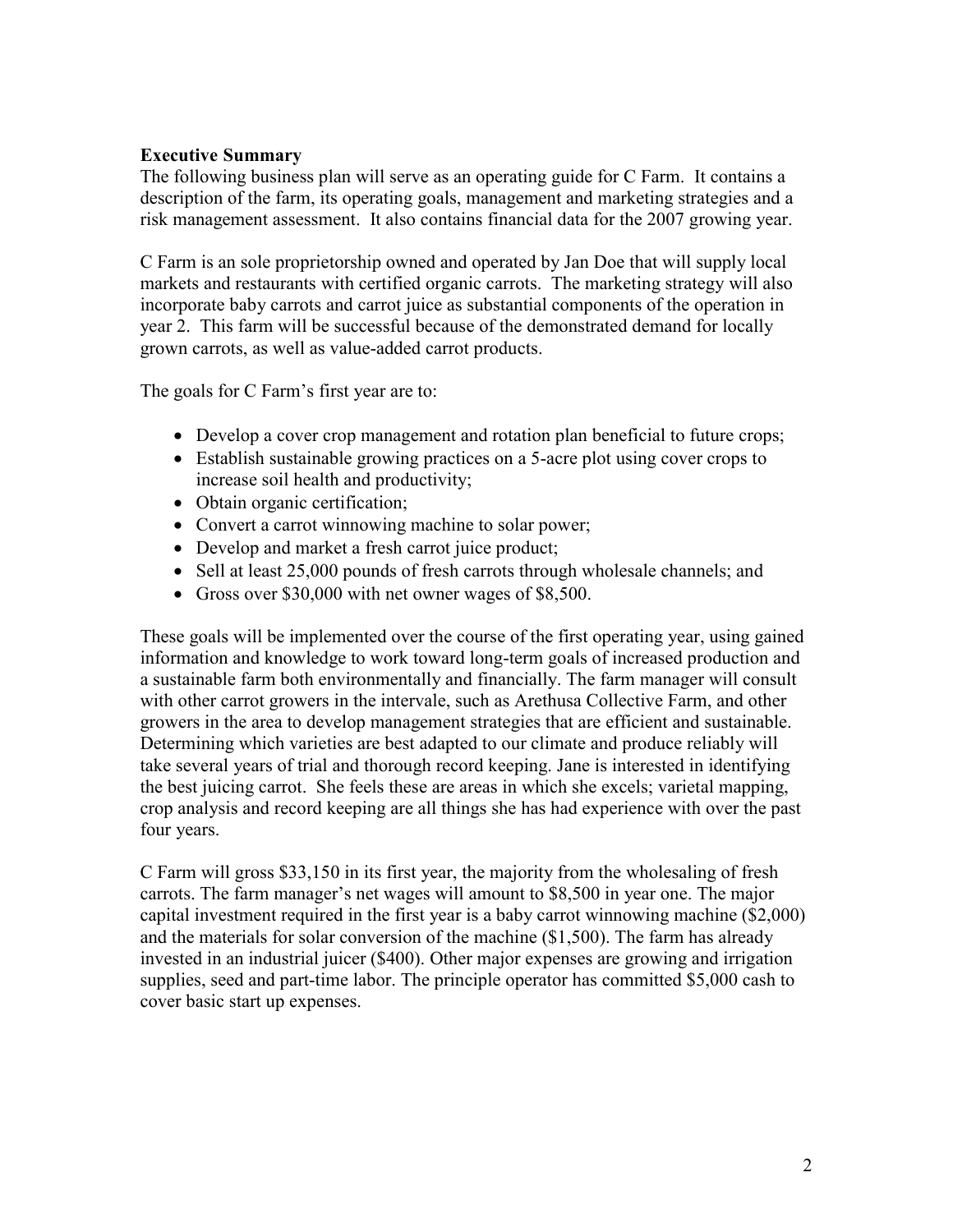#### Management Plan

Jane has worked on organic farms in Vermont for five years and feels that these experiences have taught her the basic skills necessary to operate a small-scale farm. Before that she spent time working on organic farms in Europe and worked at a retail juice café for two summers while in college.

For two years Jane has worked Blueriver Farm in Worchester, and this season she is acting as crew leader. At Blueriver she has seen ideas for whole farm efficiency in action. She has learned to use tractors and implements confidently and has developed a deeper understanding of crop management, irrigation, weed control, pest and disease management, and the importance of timing in dealing with all of these aspects of vegetable growing. Blueriver is a major carrot grower that sells into regional markets through Deep Root Cooperative, and Jane has learned a lot about growing carrots for wholesale from Blueriver's principal operator, Rob Rogers, a well respected Vermont root grower who has mentored her.

Jane has also met and spoken with many other growers in the area, several of whom focus primarily or solely on carrots and a few who have implemented successful valueadded plans. These growers are a great resource, and she plans on consulting with them regularly. She has also been in contact with several extension offices with agents that have researched carrot pests and on farm ergonomics. Jane plans on continuing to talk to them. There are three larger organic carrot farms in New York that she has visited. One has a small juicing operation as well. In addition to whole carrots sold to local and regional markets, two of these farms sell organic baby carrots through wholesale accounts and also through their own web sites. They say their customers value their fresh products, which unlike industrially processed baby carrots, have not been soaked in chlorine to extend shelf-life. Jane also looks forward to attending NOFA workshops and a carrot festival in New York to further increase her network of support.

As the sole proprietor of C Farm, Jane will be doing the majority of the labor herself. She will be responsible for all of the marketing, deliveries, processing, and financial matters of the farm. She will also be responsible for most of the field work. She will require help at various times during the 2007 growing season: during periodic planting, thinning and harvest processes. She will receive volunteer help from several family members for these activities. She will also be doing all of her own juicing, using a \$400 industrial juicer that she purchased from a restaurant, and she will be sharing space at three farmers' markets in the region with a berry grower, making juice herself and selling it in 16 ounce jugs for \$5 each or 8 ounce jugs for \$3.50 each.

During the 2008 operating year Jane will receive very little income from C Farm. She will maintain her full-time position at Blueriver Farm in order to support herself. A portion of her savings and some family assistance will cover the start up expenses of C Farm, which she anticipates making back in the first year. A portion of her savings may also be re-invested in the business during the second year, though she intends the farm to cash flow on its own without cash injections from her personal account. The largest investments during the first operating year will be the certified organic seed stock, part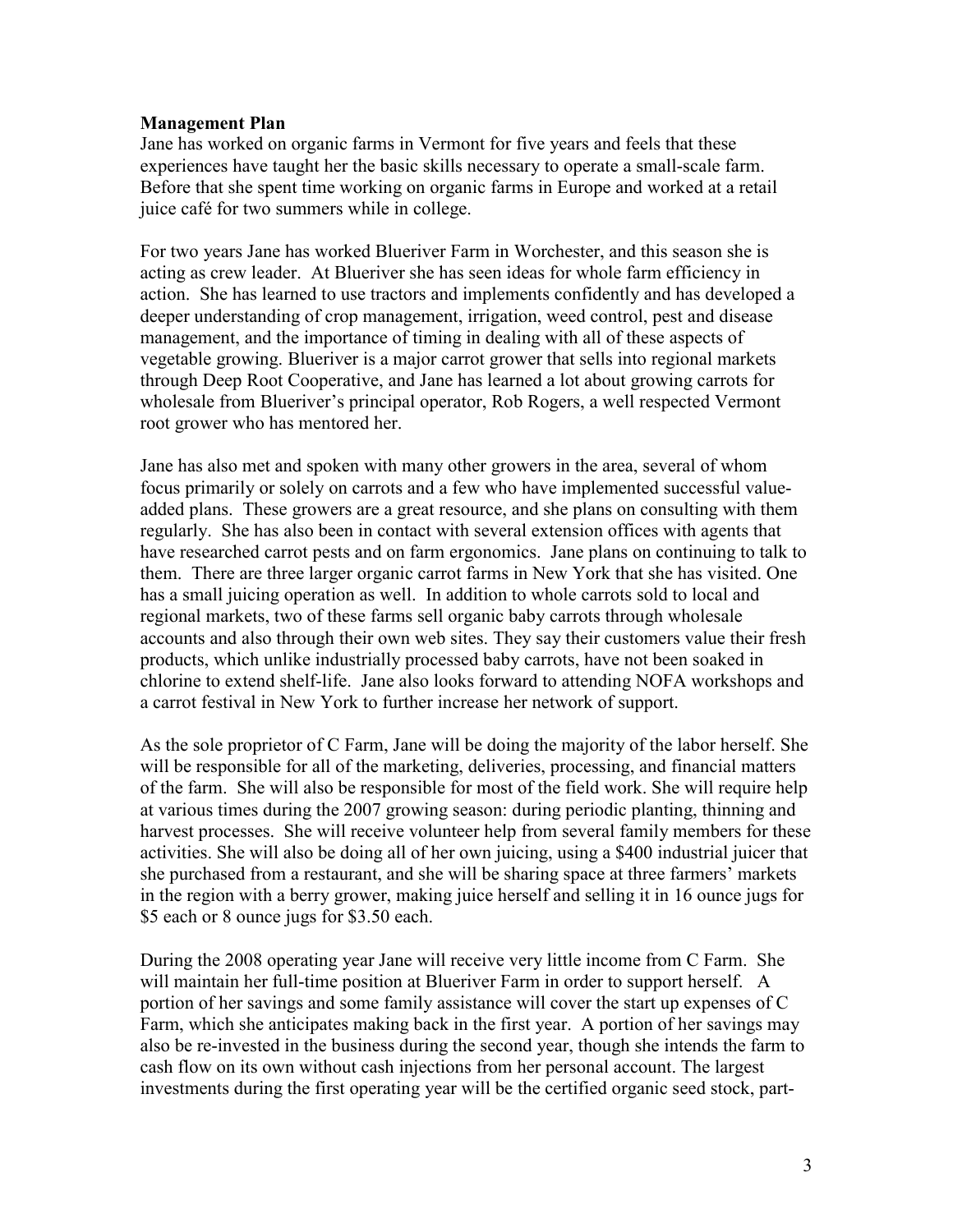time labor and the baby carrot winnowing machine, which she plans to buy secondhand. A battery powered machine, Jane plans to invest in converting the machine to solar power and will run the machine outside, under a tent in the field. The tent will be a temporary structure secured by cement blocks. The conversion process will require no specialized tools and should take about 30 hours. Jane also plans on experimenting with propagating some seed herself in the following years, which could eliminate the seed expense, and as already stated, she has purchased a used juicer, another major investment. She will also be contributing to farmers' market dues for the Burlington Saturday, Winooski Thursday and South End Farmers' Markets and sharing space with a berry grower. In the long term, Jane is interested in exploring growing carrots for seed to sell to local organic seed companies. With thoughtful management, C Farm will grow to a full 5 acres in 5 years and be ready for transition away from the Intervale Center's Farms Program by its sixth season. Jane's long term goal is to manage a large wholesale farm in northwest Vermont with this carrot business at its center.

# Land Management Plan

C Farm will be certified organic, and Jane will focus on building and maintaining healthy soils. In the first year 2 acres of carrots will be planted and the remainder of land will stay in cover crop. C Farm workers will mow around the entire plot regularly, which will help with weed control, and Jane will follow any other land management protocols as articulated in the Intervale Center's land management plan.

# SWOT Analysis

# Strengths:

- Everyone loves carrots!
- Locally grown carrots are in demand year round and at several markets, many of which report running out of local carrots in November.
- School districts need more carrots.
- Fresh carrot juice is very popular and sells at a high profit margin.

# Weakness:

- Most markets need a local supplier only after October, so I will have to store a large amount of product for several months.
- Because of the nature of carrots the farm will not see any income until July of 2007, so at the beginning of the first growing season Jane will rely on free labor (family and friends) during planting and thinning and into the harvest.
- Processing baby carrots is difficult and wasteful.
- The price of carrots is low, so the business will have to sell a lot to make money.

# Opportunities:

- There is a definite need for more local organic carrots and carrot juice at health food stores and restaurants in the area.
- No local carrot juice suppliers.
- No local baby carrot suppliers.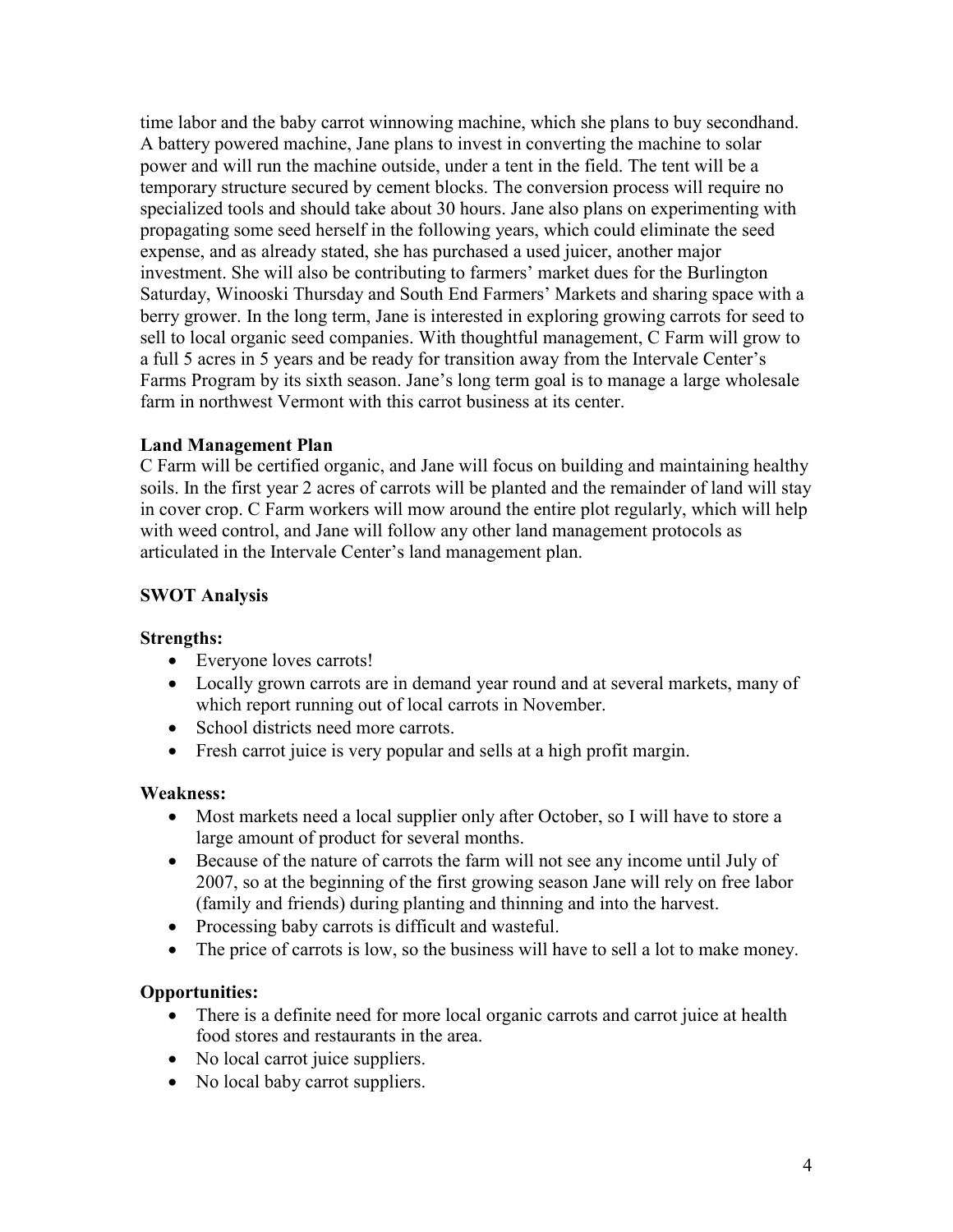# Threats:

- Flooding is the biggest threat. Flooded carrots are at risk for rot; prolonged flooding would destroy a crop. Flooding can also affect the size and storability of the carrots.
- Other farmers that grow carrots there are quite a few!
- Fresh juice laws outside of a farmers' market situation, where the juice will be served fresh, the business will need to flash pasteurize all juice. Even at farmers' market, C Farm's labels will carry specific recommendations for how to keep the juice fresh.
- What if baby carrots suddenly go out of style? Is investment in the winnowing machine necessary, or could the farm just sell early carrots as "babies'?

## Risk Management Assessment

The biggest risk for C Farm will be flooding. This could cause problems in several ways, depending on the time of year the flooding occurs. Stunted growth, rot, contamination and loss of salable goods are all possibilities during a high flood year. C Farm will use an adaptation of a raised bed system to keep the carrots elevated slightly and encourage good drainage in the case of flood. From talking with other Intervale farmers who grow carrots, it seems that the serious flooding in the past had relatively minor effects on their crops. One farmer noted an increase in rot during flooding and a decrease in yields over that year. Another farmer noted decreased carrot size and some reduced yield. Aside from that, other risks C Farm will face are carrot diseases and pests, such as flea beetles, carrot root flies, parsley worms and tarnished plant bugs, and also theft and vandalism. Jane realizes that narrowing the business's focus and only growing one crop may be a risk unto itself. But after consulting with several carrot growers, Jane feels that with proper rotation and cover cropping, disease and pest pressure will be significantly reduced.

There is an inherent risk in selling unpasteurized juice; however, Jane is confident from her experience working at a juice café that she can keep the equipment clean. Jane will keep herself informed about changes in fresh juice regulation and research unpasteurized wholesale options for year 2. She will also consult with the State, a lawyer and an insurance agent to ensure that she meets all requirements and have adequate insurance for sale of an unpasteurized product. The farm has purchased general farm and product liability (\$1 million) insurance from Farm Family Insurance.

## Production and Products

In year 1, C Farm will have 2 acres in cultivation and will utilize a mix of early and storage varieties. In particular, Jane plans to grow yaya hybrids, boleros, parmexes and a mix of storage varieties in order to determine which type stores the best. Johnny's seed catalogue estimates 30,000 pounds an acre yield. However, C Farm will aim for 20,000 pounds per acre, which will give the business more than enough for its estimated 25,000 pounds to be sold fresh through wholesale markets with plenty remaining to be turned into juice. 500 lbs of carrots will be winnowed in the first year for baby carrot product testing. These yield estimates are based on information gathered from other farmers and from The Owner-Built Homestead by Ken and Barbara Kern. They are low, but Jane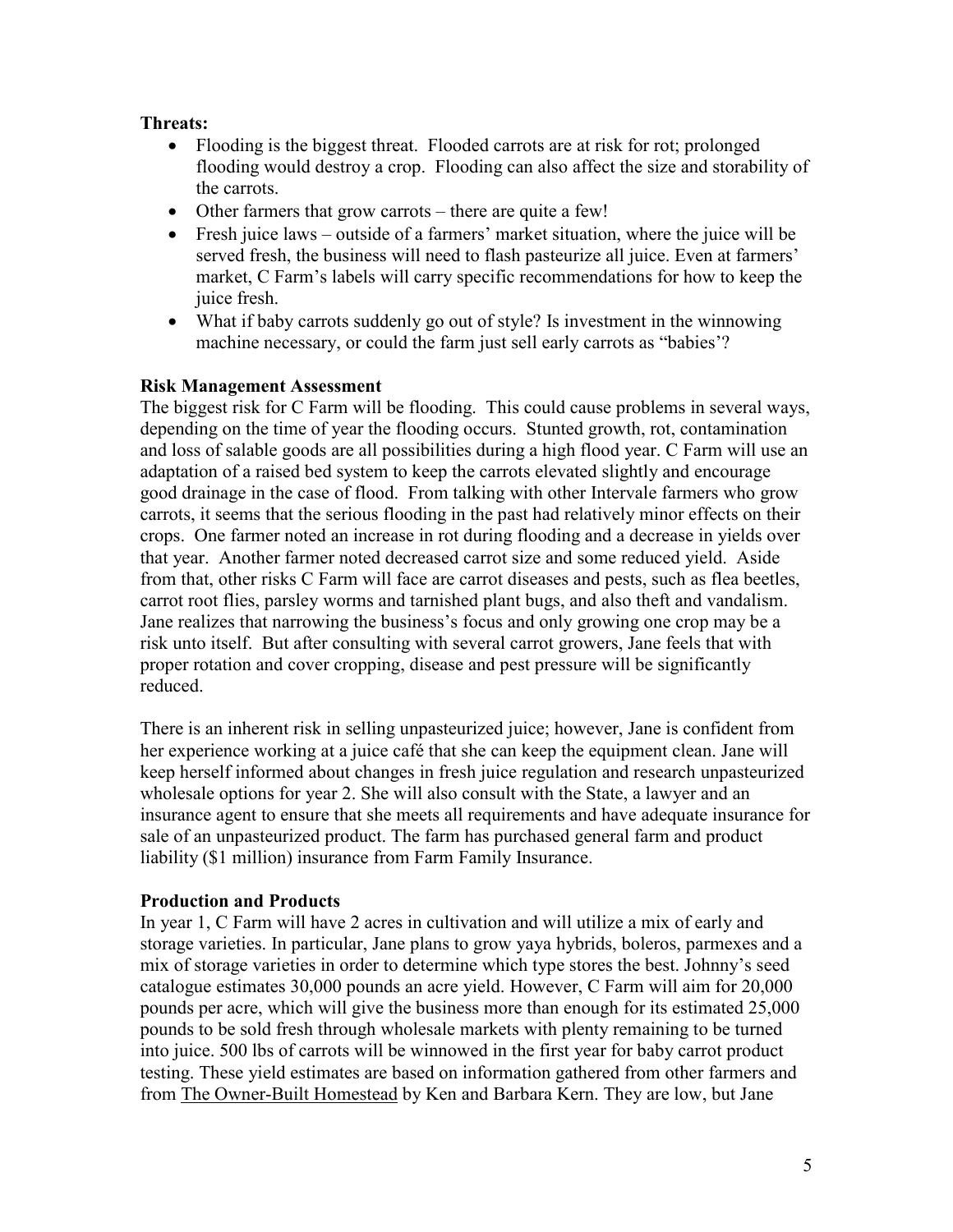feels that she should be cautious in the first year as she gets used to intervale soils and equipment and refines her production plan. In year 2, she will have a better estimate and can plan accordingly, though she anticipate converting two and a half acres of production into at minimum 45,000 pounds of carrots.

C Farm will sell carrots by the bunch and by the 2 and 10 pound bag at farmers' markets and in 25 pound bags wholesale. Rubber bands, 2 and 10 pound bags and 25 pound bags will be ordered in bulk. Jane estimates she will need 600 10 and 25 pound bags, which will cost about \$180; remaining bags and rubber bands will cost an additional \$100. Circular three color printed paper labels for bags sold wholesale will cost approximately \$50 from ULine (\$41 per case of 1000). Jane's husband, a designer at JDK Design, will provide logo and label design support for free.

For juice containers, Jane will need 16 ounce and 8 ounce clear PLA biodegradable jugs which cost approximately \$140 per case of 200. Circular three color printed paper labels for the jugs will cost approximately \$130 from ULine (\$41 per case of 1000), and Jane will apply the labels herself. Again, her husband will help with design.

In clear bags and containers, C Farm's products will appear clean and fresh. The logo design is friendly and fun – a bunny holding a carrot! – and will appeal to both young and old.

# Capital Investments

The following capital investments will be made through a combination of cash investments from the owner and cash flow in season. Each of these items should last several years with minimal expenses for upkeep. Please see the budget for year 2 upkeep projections.

| <b>Drip Irrigation</b>               |                                 | $$2,000 (Y1)$ $$2,000 (Y2)$ |
|--------------------------------------|---------------------------------|-----------------------------|
| <b>Industrial Juicer</b>             | \$400 (Y1)                      |                             |
| <b>Baby Carrot Winnowing Machine</b> | \$2,000 (Y1)                    |                             |
| <b>Solar Conversion</b>              | \$1,500 (Y1)                    |                             |
| <b>Total Anticipated Investment</b>  | $$7,900 (Y1) \quad $2,000 (Y2)$ |                             |

# Description of Markets

C Farm will market fresh carrots primarily to health food stores in Burlington and in Lamoille County. There has also been interest expressed by restaurants in Burlington. Jane spoke with Healthy Eating; they sell about 2,000 pounds per week. Healthy Eating's current carrot grower supplies them until late September. C Farm plans on renting cold storage space in the Intervale Center warehouse and enter this market in October. Jane spoke with the space's manager; she anticipates 4 pallets of space at \$120 per pallet for 5 months storage. Jane also spoke with Burlington Market where they sold about 50,000 pounds of organic carrots last year of which local growers provided 10,000 pounds. This does not include grated carrots for their salad bar. It appears there is plenty of room for another supplier, and they expressed interest in carrots for late fall and early winter. Burlington Market also expressed interest in fresh juice, which sold very well for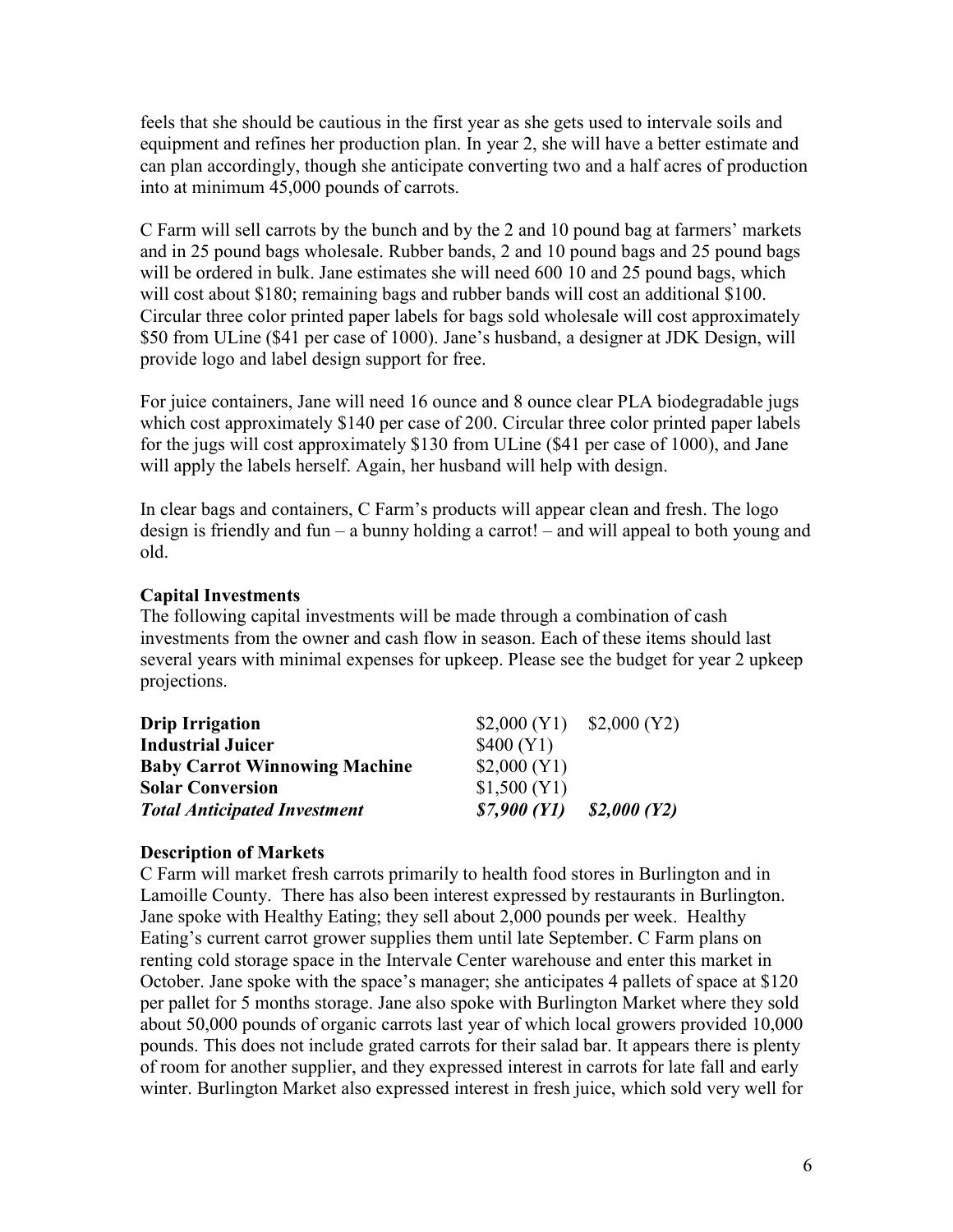them this year, as well as baby carrots. Jane will continue to explore the food safety and flash pasteurization requirements in relation to wholesaling fresh carrot juice; however, her plan is not contingent on wholesaling carrot juice at this time. John's Natural Foods in Montpelier and Moonshine Café and Natural Foods in Janesville have also expressed interest in buying carrots. Stone's Restaurant expressed an interest in both carrot juice and fresh carrots past October. The Burlington and South Burlington School Districts are interested in whole carrots and baby carrots for their year round salad bars, as is the University of Vermont and Fletcher Allen Healthcare, at price points well below the estimates Jane received from Healthy Eating and Burlington Market. However, C Farm plans to sell 10,000 pounds of carrots at \$0.40/pound to institutional markets.

Over the first few years of operation C Farm will be building and studying its seed stock, selecting varieties by their hardiness, size and flavor. Jane will concentrate on which varieties lend themselves well for juicing, for "baby"ing and for storing.

# Marketing Plan

The purpose of C Farm is to provide locally grown certified organic carrots to local consumers and to increase productivity each year in order to provide carrot juice and baby carrots to local wholesale and farmers' markets at quantities that make the farm financially sustainable. Jane, the principle operator, hopes to develop a farm that is beneficial to the consumers, the environment and the local economy and is financially successful. The farm's year 1 target is to gross \$33,150; about half (\$15,750) will come from the sale of carrots to "boutique" wholesale and farmers' markets in 2, 10 and 25 pound bags at a rate of \$1.05/lb. The farm will make \$12,800 from the sale of fresh juice at farmers' markets. The farm will attend three farmers' markets – Burlington Saturday, Winooski and South End – and over 20 weeks average the sale of 100 containers per week at these markets. In addition, Jane anticipated \$4,000 in sales to institutional markets.

This winter, Jane will conduct additional research into the size, traffic and demographics of area farmers' markets in order to ensure that her products are properly placed and priced advantageously.

# The Benefits

C Farm will provide organic carrots to consumers in Burlington and in Lamoille County. The benefits will be:

- An extended availability of local organic carrots for consumers.
- Fewer carrots shipped in from California and China.
- Burlington restaurants and grocers promoting "eat local" ideals will have a source for larger amounts of fresh carrots.
- Fresh, unpasteurized carrot juice available locally.
- Increased diversity at the Intervale to include a value-added business that sells carrot juice and baby carrots.
- School children enjoying the baby carrots they're accustomed to in local form.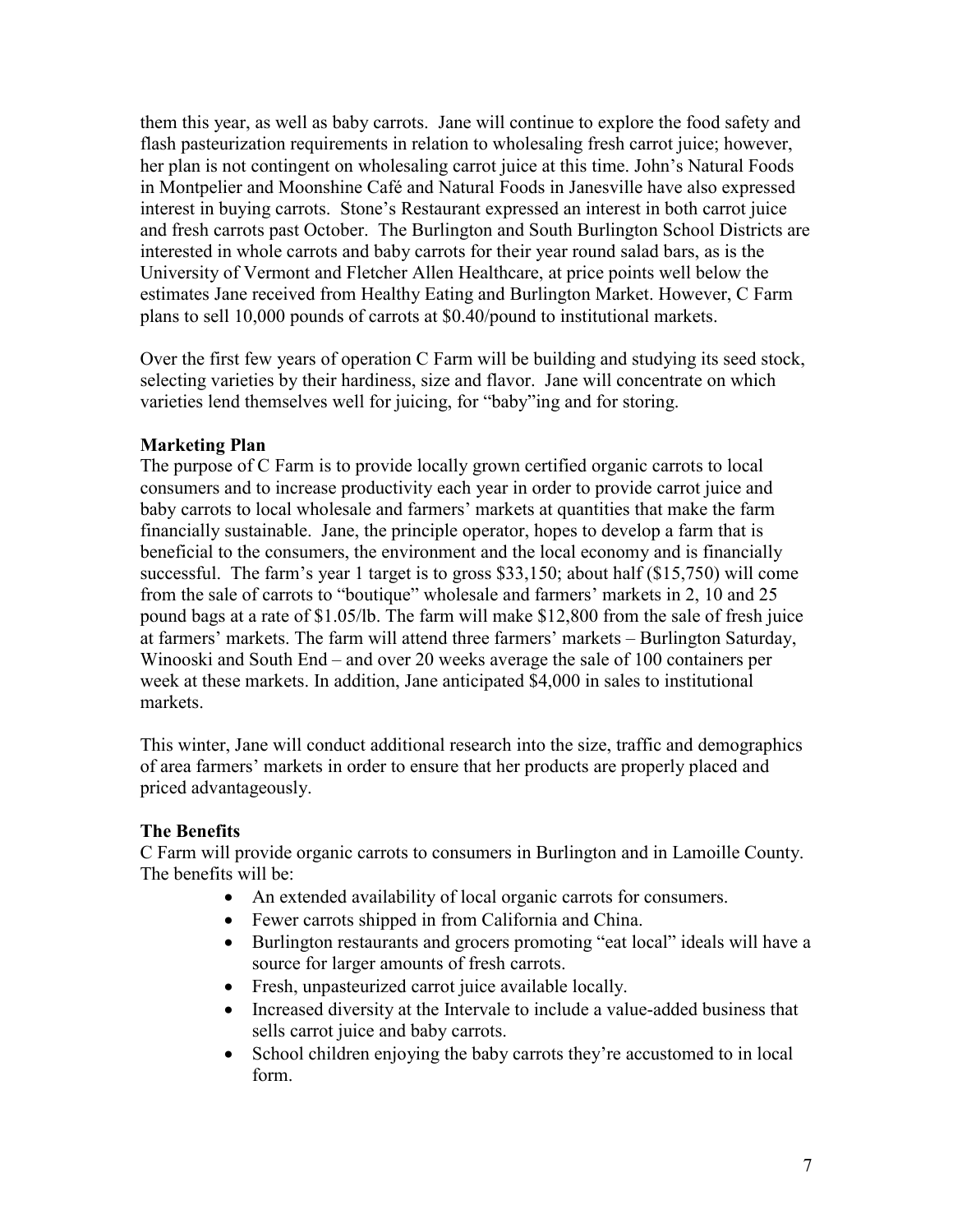# My Target Customer

- Burlington area shoppers at health food stores.
- Lamoille county health food store shoppers.
- Chefs at Burlington restaurants participating in the Vermont Fresh Network.
- Thirsty farmers' market patrons.
- School districts and institutions.

# My Positioning

C Farm will be one of many farms at the Intervale growing organic carrots. What will separate this farm is that it will supply carrots primarily to wholesale accounts, meeting demands of consumers in the Burlington and Lamoille county area for more local carrots. Jane will also own and operate the farm's carrot juice press, supplying a value-added product to local farmers' markets. Though a lot of prepared food is offered at the three markets the farm will attend, there is no one currently focused on beverages.

There are a few other local growers who Jane will be competing with in the storage carrot market, but the supply has not come close to meeting the demand. Indirect competition for C Farm's carrots will be organic and conventional carrots trucked in from California and China. C Farm will emphasize the locally grown value of its carrots, as well as its quality fresh juice. In year 2 the farm will may also expand into the marketing of whole carrots and baby carrots to restaurants and upscale "boutique" grocers.

# Pricing

C Farm plans on setting a price for all accounts with some flexibility allowed. Local carrot growers Jane has spoken with have noted an increase in price per pound received over the past several years. Jane was unable to find a price index for organic carrots documenting previous years. The conventional carrot price index however was available and showed a fairly steady price over the past several years, last year being particularly strong. Jane has based my revenue figures on an average price of \$1.05 per pound for carrots, far above conventional wholesale pricing but in line with the pricing research she has done.

Carrot juice sells at a premium, about 30 cents per ounce. C Farm will sell 8 ounce containers at market for \$3.50 each and 16 ounce containers for \$5.00. These prices are based on the following estimates:

# For 8 Ounce Jugs

Containers: \$.70 each Carrots: \$1.05 (It is estimated that 1 pound of carrots makes 8 ounces of juice) Fees:  $$162.50/200 = $.09$  per container = BASELINE \$1.84 – PRICED AT \$3.50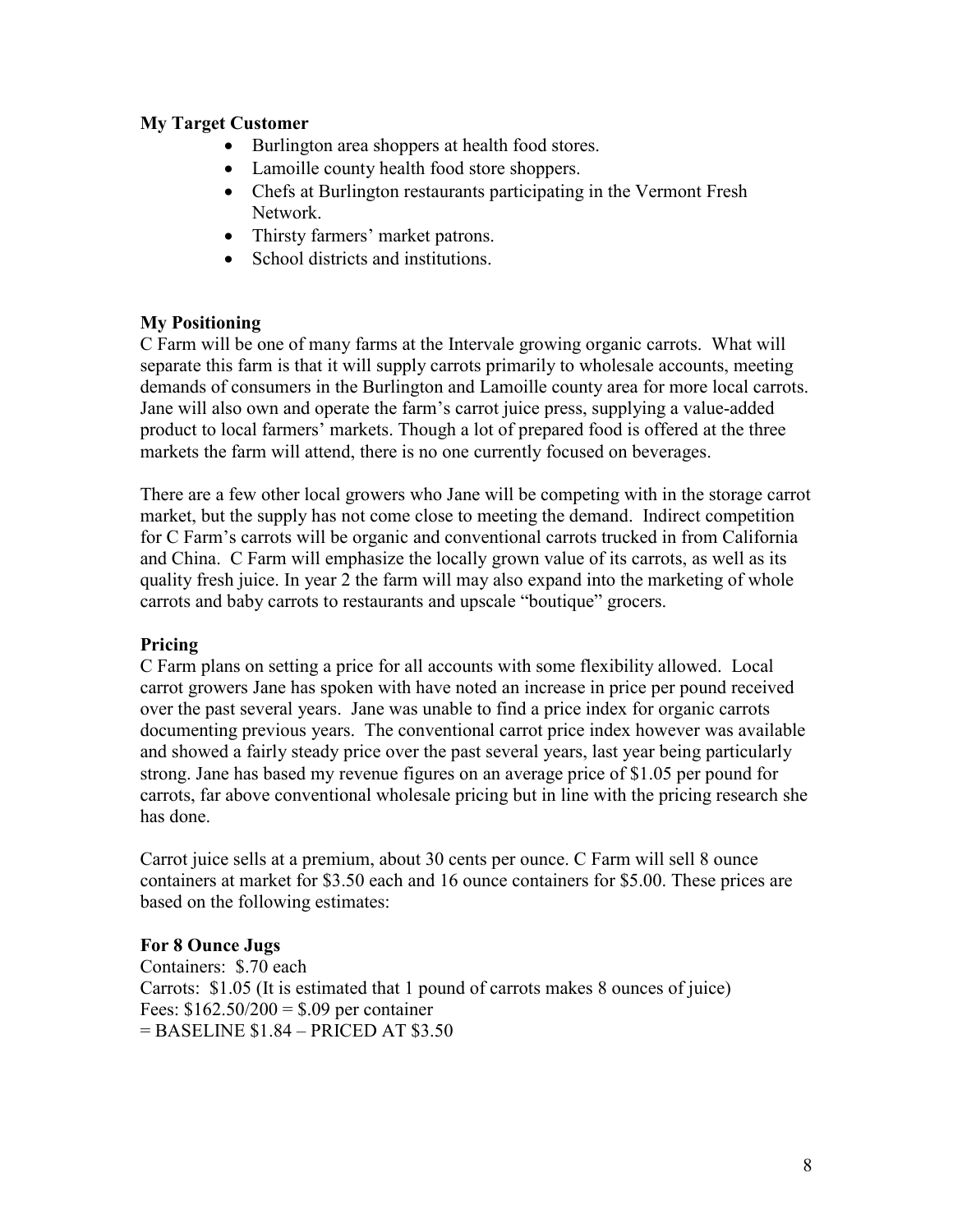For 16 Ounce Jugs Containers: \$.70 each Carrots: \$2.10 Fees: \$.09 = BASELINE \$2.89 – PRICED AT \$5.00

This pricing is slightly more expensive than one would pay for pasteurized carrot juice at a grocery store and is comparable to kombucha and other popular drinks. Baby carrots also sell at a premium, or 20% above the wholesale price for whole organic carrots. Because this is an untapped market, the farm remains conservative and anticipates an average price of \$1.15 per pound. In year 2, C Farm will sell baby carrots in 2 pound bags at \$2.30 each wholesale, allowing for a retail price of \$2.99 per 2 pound bag. C Farm will sell bags for \$3.00 at the farmers' market.

## Second Year Plans

C Farm will be very active in its second year of operation. In addition to the cover crop, fieldwork, wholesale accounts and farmers' market presence maintained in the first year, the farm will also be winnowing carrots into babies and bagging them for sale. This will add significantly to the labor hours spent on the farm. Jane will spend some time in the first year converting the carrot winnowing machine to solar power, ensuring that it is ready to go by the beginning of the second year. She may choose to hire a part-time helper to run and maintain this machine or to go to market to sell juice. She will also explore the possibility of growing or buying beets, greens, ginger or other commonly juiced vegetables to add to the juicing business and explore options for the sale of unpasteurized juice to markets and restaurants.

## Long Term Goals

Jane Doe, C Farm's principle operator, plans to take full advantage of her experience as an incubator in order to avoid undercapitalization in the short term and develop a long term business strategy that will allow her to farm full-time. She is interested in engaging with the Vermont Farm Viability program in years 3 or 4 and transitioning onto rented land outside of the intervale within 6 years. In ten years, C Farm will be a diversified wholesale organic vegetable farm with 35-40 acres in production. The carrot operation will remain at its core, though C Farm will also produce beets, tomatoes and a variety of cruciferous vegetables. Jane imagines this farm will be located on rented land in northwestern Vermont and will serve the same or similar markets to the ones she establishes while at the intervale. She may also grow produce for regional wholesale markets or invest in pasteurization technology in order to make her juice line more widely available.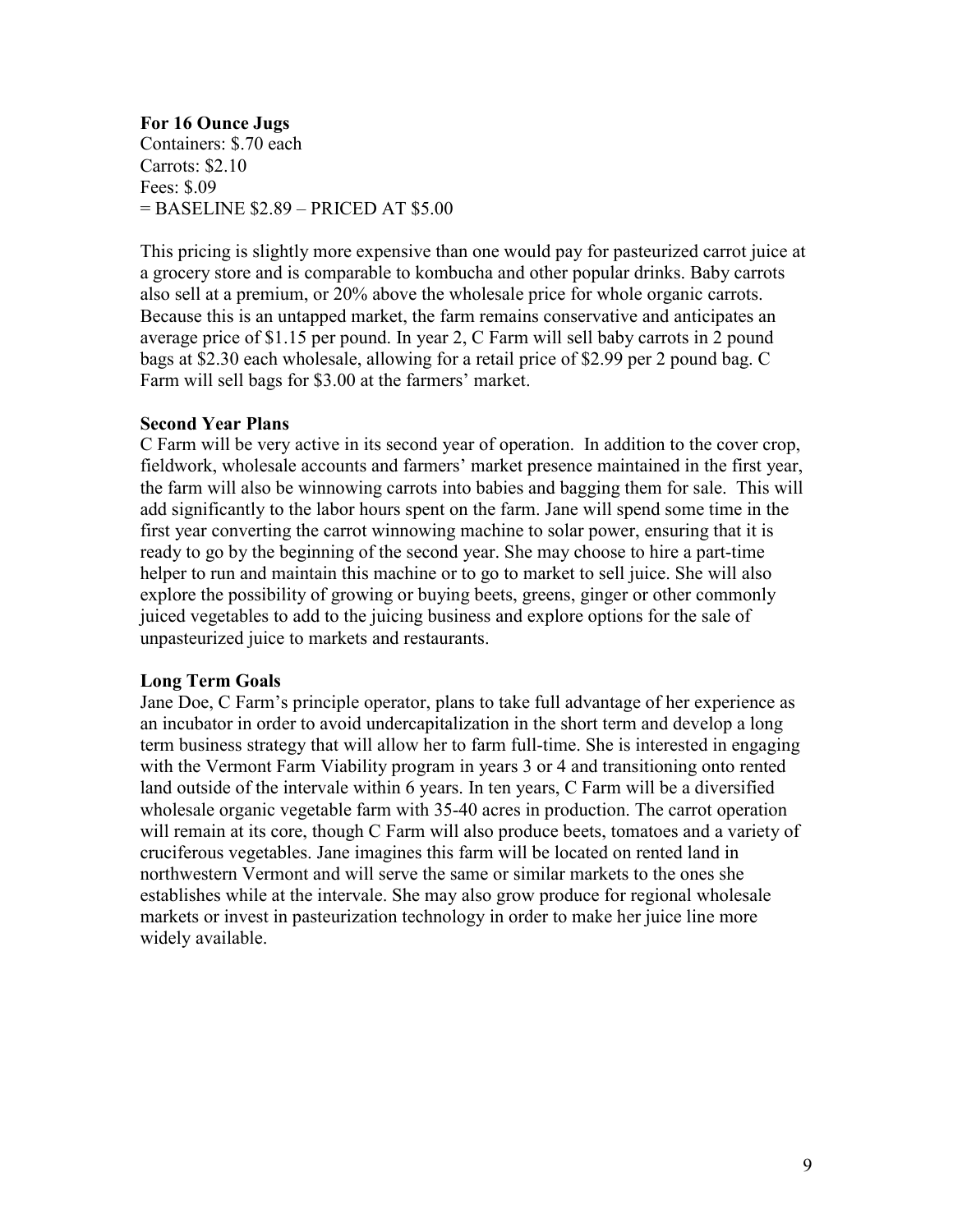## Calendar of Important Activities

 Included is this general timeline to assist the farm manager during the implementation of this business plan and help assess progress in the first year.

# February & March

Complete research of varieties Finalize planting schedule Order seeds and supplies Research irrigation options Purchase irrigation supplies Talk to farmers' market managers & finalize farmers' market research Purchase winnowing machine and solar conversion kit Attend meetings to secure adequate rental storage space and wash station access Register business Purchase liability insurance Repair juicer Talk to lawyer & state about food safety regulations Talk to NOFA about organic certification process Attend cash flow/business management course

# April & May

Enroll in farmers' markets Complete soil testing  $&$  enact amendment strategy as necessary Complete first, second and third plantings Seed rye cover Begin solar conversion of winnowing machine Pilot run juicer Schedule NOFA certification inspection Attend equipment training Meet with Arethusa farmers for lunch

## June, July & August

Hire part-time farm laborer Begin harvest of early varieties Begin engaging wholesale markets Continue planting schedule Attend farmers' markets with juice

## **September**

Continue wholesale and farmers' markets Rent winter storage space Complete final planting Complete organic certification (if not already completed) Complete solar conversion Trial baby carrots at farmers' market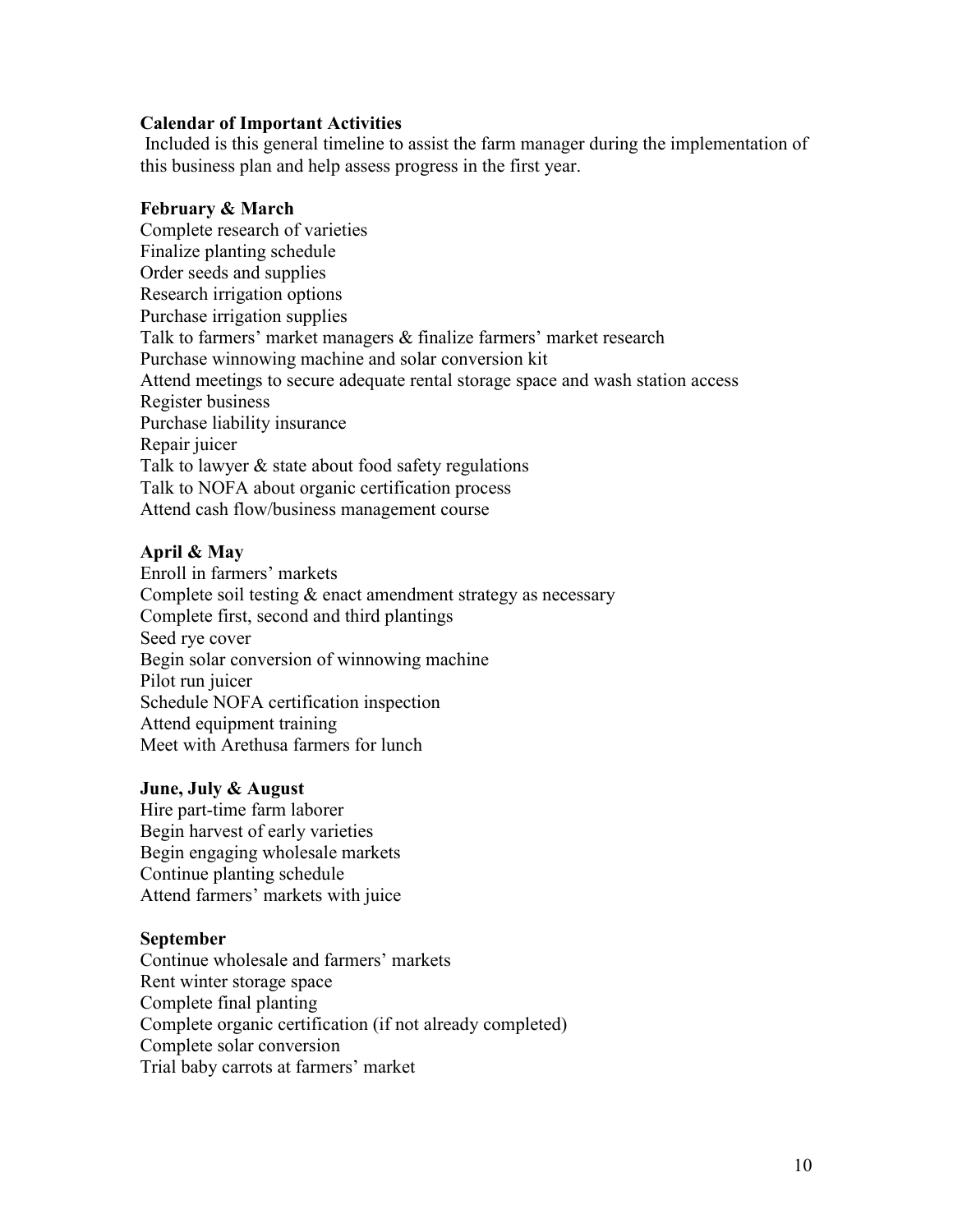# October & November

Begin utilizing winter storage space Continue wholesale and farmers' markets Seed second rye planting Conduct research into the sale of unpasteurized juices Conduct research into expanding vegetables for juices (grown or purchased in from other intervale farms)

# December & January

Sell off wholesale stock Discontinue lease on winter storage facilities Talk to accountant File taxes Create balance sheet Submit to Intervale Center self-evaluation and farm report forms Analyze pricing for year 2, particularly baby and juice pricing Plan for bulk order and seed order Take a vacation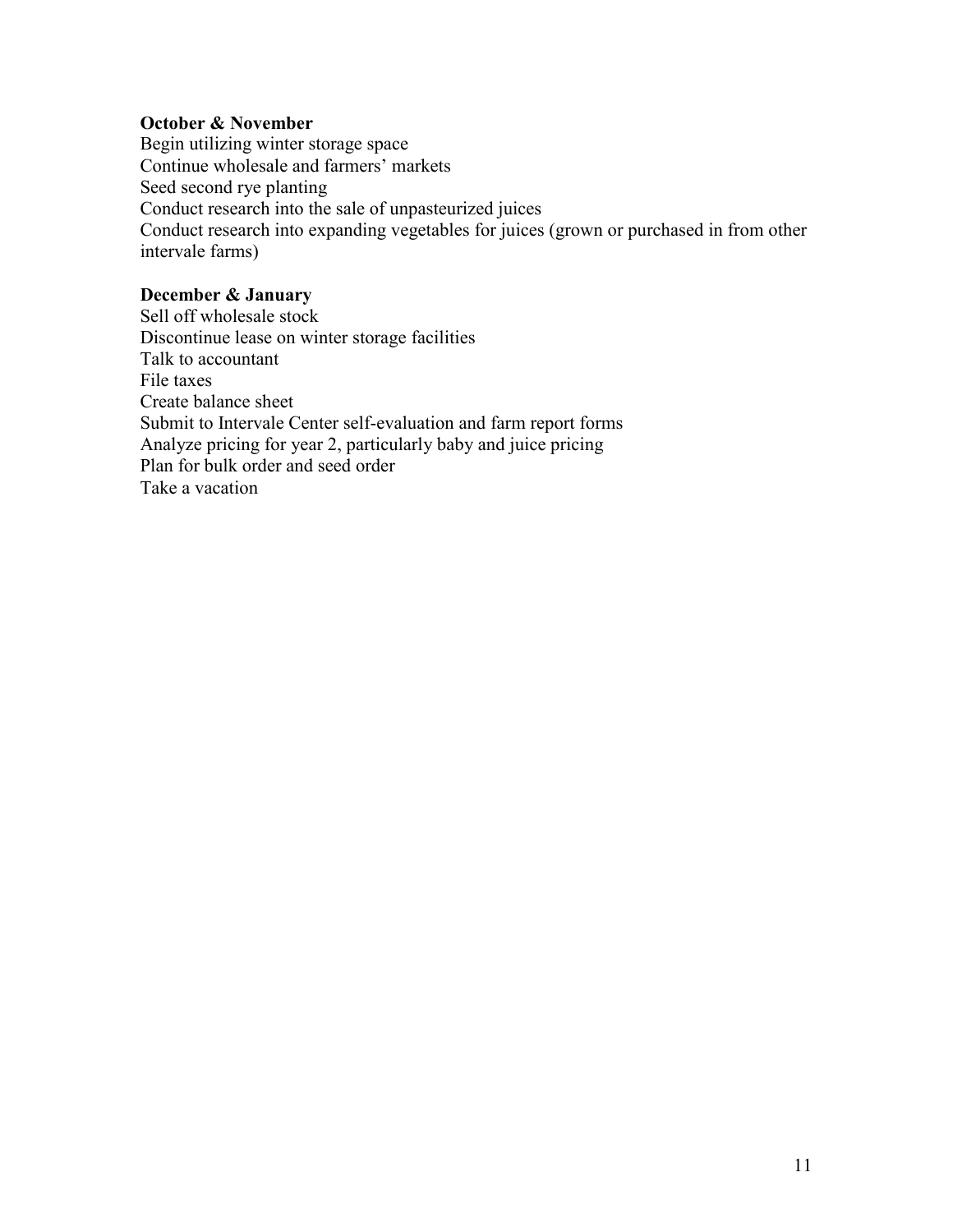| <b>C Farm Budget - Two Year Budget</b>                                  |           |           |
|-------------------------------------------------------------------------|-----------|-----------|
| *In an actual plan, the closer you can get to true numbers, the better. |           |           |
| These are very rough estimates.                                         |           |           |
|                                                                         |           |           |
| <b>Cash at Beginning of Year</b>                                        | 5,000.00  | 2,991.25  |
|                                                                         |           |           |
| <b>Revenue</b>                                                          | Year 1    | Year 2    |
| Carrots - fresh & wholesale "boutique" and farmers' markets             | 15,750.00 | 21,000.00 |
| $(15K/20K$ lbs at \$1.05/lb)                                            |           |           |
| Fresh, unpasteurized carrot juice                                       | 12,800.00 | 15,000.00 |
| (2,000/4,000 16 oz. jugs; 800/0 8 oz. jugs)                             |           |           |
| Carrots - fresh & wholesale - institutional markets                     | 4,000.00  | 6,000.00  |
| (10K/15K at \$.40/lb)                                                   |           |           |
| Baby carrots                                                            | 603.75    | 10,005.00 |
| $(600/8,700$ lbs at \$1.15/lb)                                          |           |           |
|                                                                         |           |           |
| <b>TOTAL</b>                                                            | 33,153.75 | 52,005.00 |
|                                                                         |           |           |
| <b>Expenses</b>                                                         |           |           |
| Growing supplies and drip irrigation                                    | 3,000.00  | 4,000.00  |
| 16 lbs carrot seed                                                      | 2,000.00  | 2,000.00  |
| Rye cover seed                                                          | 400.00    | 400.00    |
| Soil Amendments                                                         | 1,000.00  | 1,000.00  |
| Sales supplies                                                          | 1,000.00  | 1,000.00  |
| Farmers' market & juicing supplies & containers                         | 1,200.00  | 2,000.00  |
| Vehicle insurance                                                       | 600.00    | 650.00    |
| Vehicle operations and repair                                           | 1,000.00  | 1,000.00  |
| Equipment purchase and repair                                           | 1,400.00  | 1,400.00  |
| Industrial juicer                                                       | 400.00    | 100.00    |
| Baby carrot winnowing machine                                           | 2,000.00  | 500.00    |
| Solar conversion                                                        | 1,500.00  | 0.00      |
| Cold Storage Rental                                                     | 1,500.00  | 1,875.00  |
| Farmers' market fees                                                    | 162.50    | 325.00    |
| Employee labor – part time                                              | 2,000.00  | 9,000.00  |
| Business liability insurance                                            | 1,500.00  | 1,750.00  |
| Other Fees (IC, Organic Certification, Accountant)                      | 1,000.00  | 2,000.00  |
|                                                                         |           |           |
| <b>Total non-farmer expenses</b>                                        | 21,662.50 | 29,000.00 |
|                                                                         |           |           |
| Net farmer wages                                                        | 8,500.00  | 20,000.00 |
|                                                                         |           |           |
| <b>Total expenses</b>                                                   | 30,162.50 | 49,000.00 |
|                                                                         |           |           |
| Net cash end of year                                                    | 2,991.25  | 5,996.25  |